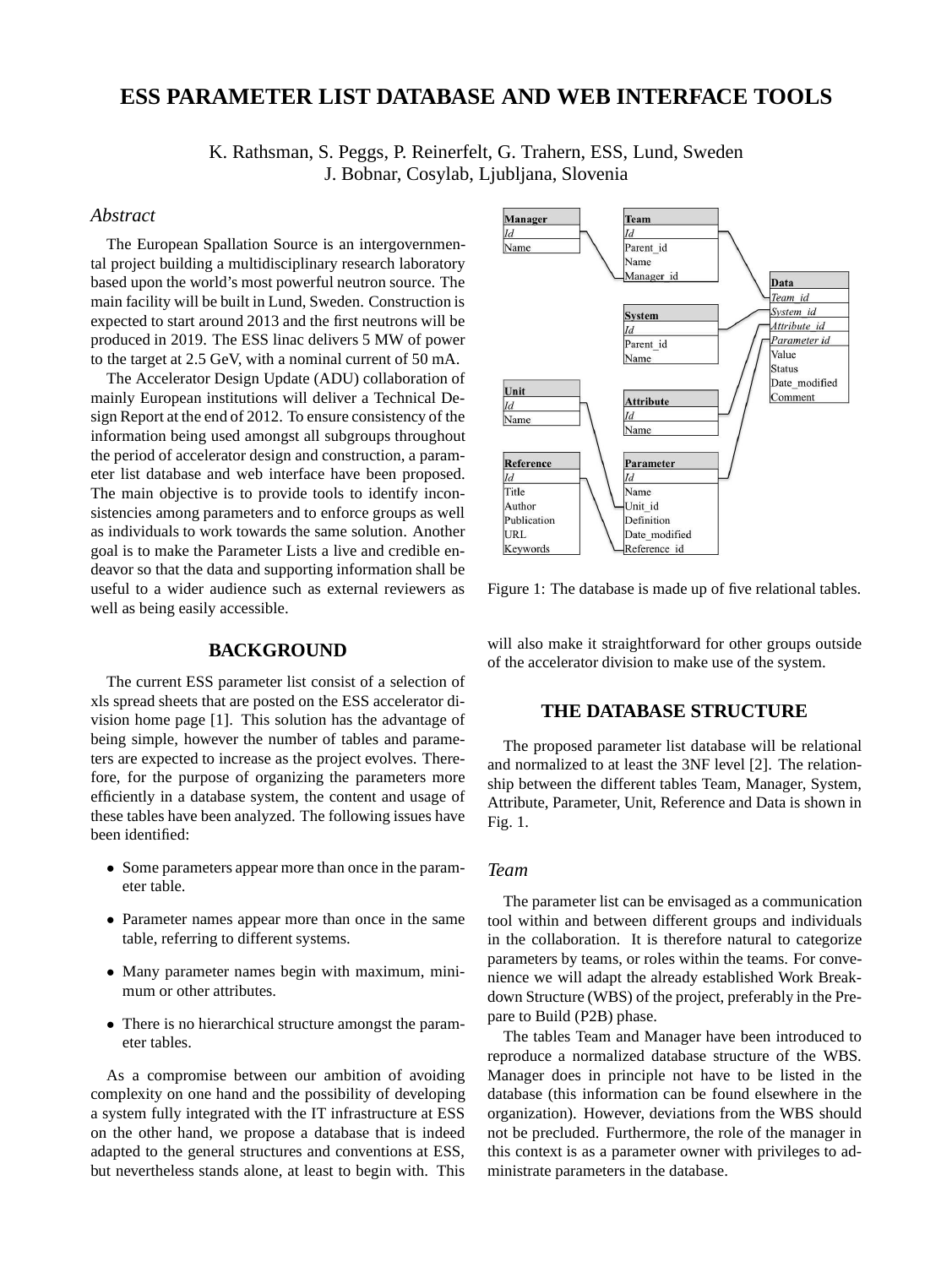

Figure 2: Schematic layout of the system structure.

## *System*

The second classification of the parameters is by system. This can for example be the High beta elliptical cavity section or the 704 MHz High power rf source in the Klystron gallery. A conceptual hierarchal system structure of the facility is shown in Fig. 2. This scheme is preliminary and is likely to be replaced a general structure of ESS. To the first level, System corresponds to the large scale parts of the facility. Depending on the degree of detailed information the database will be used for, it might be convenient to add further levels, down to individual cavities in the Linac. Although the parameter database is not the appropriate tool for administration of lattice parameters (these reside in the lattice database), the parameter database could be useful as a repository for parameters not included in the lattice database, for example the rf power sources associated to each of the accelerating cavities.

# *Attribute*

The Attribute is optional. It has been introduced to distinguish between nominal, minimum or maximum values of a parameter. Upon request it is straightforward to add other attributes to describe parameters as approximate, averaged, specified or underground, etc.

# *Parameter*

The Parameter table accounts for the definition of the parameters and units. It also contains a text field allocated for a detailed description of the parameter definition.

#### *Data*

The primary key of the Data table is a tuple of Team, System, Attribute and Parameter. Each record in the Data table will therefore be uniquely identified through this relation and consequently a parameter can apply to several systems and teams of the facility.

The field Status can be assigned as Draft, (default), Valid, Obsolete or Requested. A parameter becomes active after validation, which is supposed to be carried out according to the present routine, namely in committees arranged among the owners.

Parameters that are no longer used change status to Obsolete. Requested has been introduced to allow a team to request data from a another team by adding a parameter in the name of the other team.

## **WEB INTERFACE TOOLS**

## *Edits*

To ensure that the parameter list will be alive, the access for the team managers has to be versatile, self-explanatory and efficient. Therefore we have chosen to use Java based web interface tools. A certain amount of control needs to be established, for example, for units and user privileges, nevertheless this should be kept to a minimum.

## *Dependencies*

A major part of the parameters depend upon each other in a complicated way. These relations are not visible in the database. Only numbers will be validated and formulas are therefore not allowed in the database. Nonetheless, applications to relate parameters and identify inconsistencies will be developed. This might require an elaborate unit control [3].

### *Queries*

Query tools will be developed to generate parameter lists in a readable fashion, similar to the present parameter lists on the ESS-AD home page. As a template we plan to use the parameter lists of SNS [4] and JPARC [5].

### *Parameter Application*

To support reporting or to quickly look up a parameter, we will develop applications that downloads to either the computer or mobile phone. These will contain search fields and filtering of Team, System and Parameter to efficiently find the desired parameter.